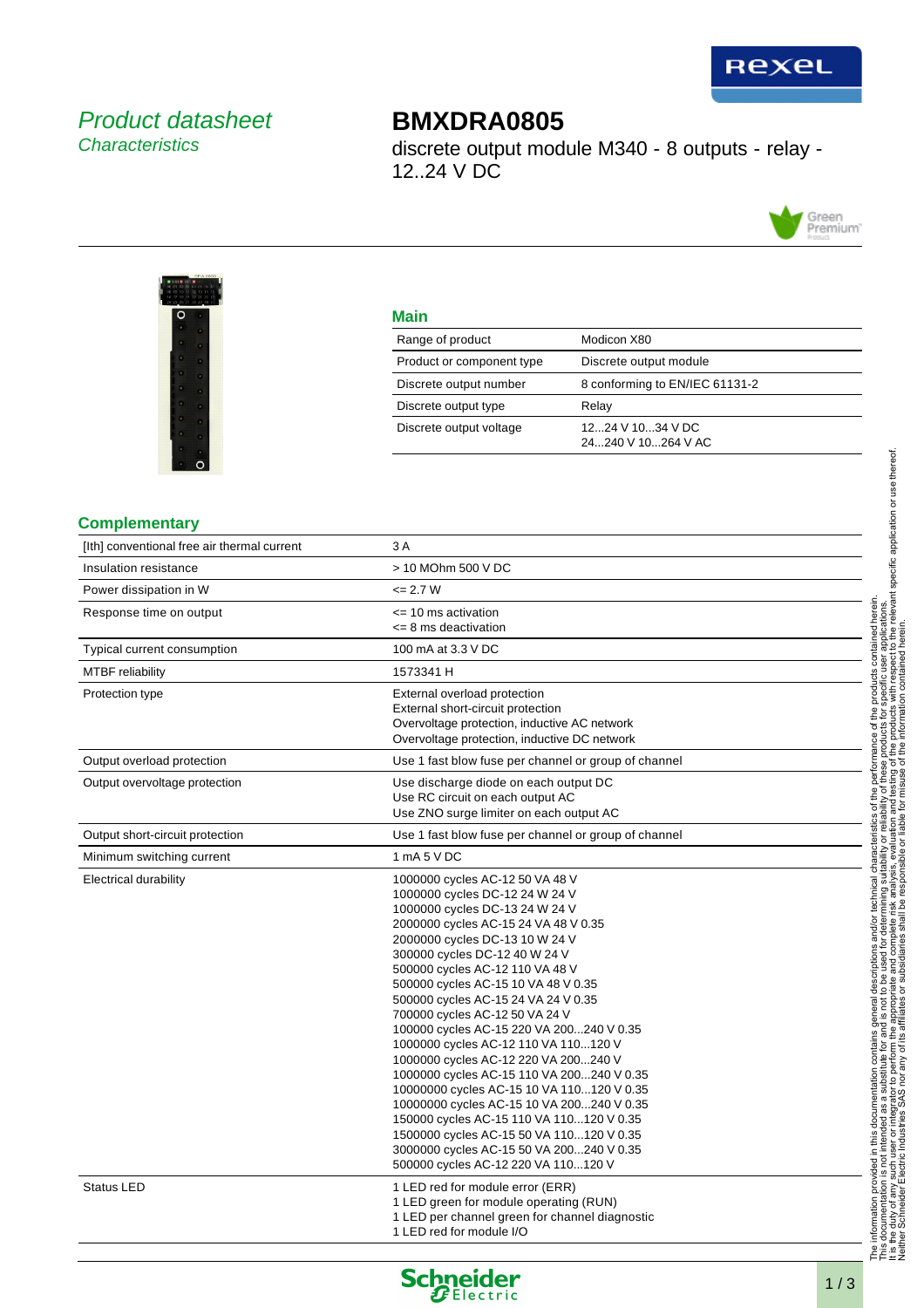#### **Environment**

| directives                            | 2012/19/EU - WEEE directive<br>2014/30/EU - electromagnetic compatibility<br>2014/35/EU - low voltage directive<br><b>IP20</b> |  |  |  |  |
|---------------------------------------|--------------------------------------------------------------------------------------------------------------------------------|--|--|--|--|
| IP degree of protection               |                                                                                                                                |  |  |  |  |
| product certifications                | <b>CE</b><br><b>CSA</b><br>UL<br><b>RCM</b><br><b>Merchant Navy</b><br>EAC                                                     |  |  |  |  |
| standards                             | EN 61000-6-2<br>EN 61000-6-4<br>EN 61131-2<br>EN 61010-2-201                                                                   |  |  |  |  |
| dielectric strength                   | 2000 V AC at 50/60 Hz 1 min                                                                                                    |  |  |  |  |
| vibration resistance                  | 3 gn                                                                                                                           |  |  |  |  |
| shock resistance                      | 30 gn                                                                                                                          |  |  |  |  |
| ambient air temperature for storage   | $-4085 °C$                                                                                                                     |  |  |  |  |
| ambient air temperature for operation | 060 °C                                                                                                                         |  |  |  |  |
| relative humidity                     | 595 % without condensation 55 °C                                                                                               |  |  |  |  |
| protective treatment                  | <b>TC</b>                                                                                                                      |  |  |  |  |
| environmental characteristic          | Corrosion resistance<br>Dust resistant                                                                                         |  |  |  |  |
| operating altitude                    | $02000$ m<br>20005000 m (with derating factor)                                                                                 |  |  |  |  |

## **Offer Sustainability**

| Sustainable offer status         | Green Premium product                                                 |
|----------------------------------|-----------------------------------------------------------------------|
| RoHS (date code: YYWW)           | Compliant - since 0901 - Schneider Electric declaration of conformity |
| REACh                            | Reference not containing SVHC above the threshold                     |
| Product environmental profile    | Available                                                             |
| Product end of life instructions | Available                                                             |

## **Modules Mounted on Racks**

#### **Dimensions**



- **(1)** With removable terminal block (cage, screw or spring).
- **(2)** With FCN connector.
- **(3)** On AM1 ED rail: 35 mm wide, 15 mm deep. Only possible with BMXXBP0400/0400H/0600/0600H/0800/0800H rack.

| Rack references            | a in mm | a in in. |
|----------------------------|---------|----------|
| BMXXBP0400 and BMXXBP0400H | 242.4   | 09.54    |
| BMXXBP0600 and BMXXBP0600H | 307.6   | 12.11    |
| BMXXBP0800 and BMXXBP0800H | 372.8   | 14.68    |
| BMXXBP1200 and BMXXBP1200H | 503.2   | 19.81    |